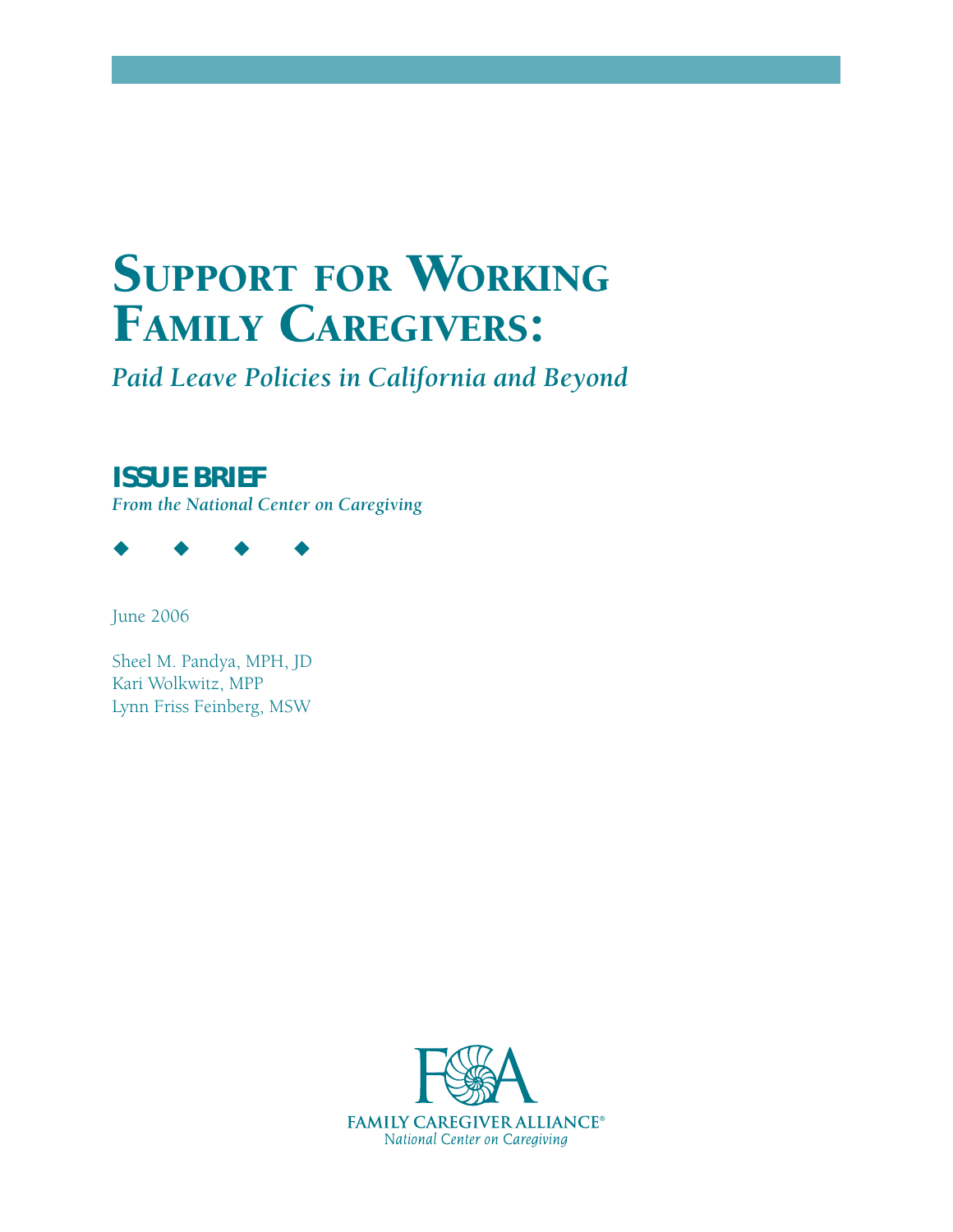

# **ACKNOWLEDGMENTS**

This Issue Brief was prepared by Sheel M. Pandya, MPH, JD, Consultant, and Kari Wolkwitz, MPP, Policy Specialist and Lynn Friss Feinberg, MSW, Deputy Director, both with the National Center on Caregiving at Family Caregiver Alliance.

The authors are grateful to Donna Wagner, Ph.D., Towson University, and Nicola Dones, Labor Project for Working Families at the University of California, Berkeley, both of whom offered assistance in developing the structure and content of the issue brief and were particularly helpful in identifying key sources of information.

Reviewed by Joannie C. Chang, Esq., Director of Employment and Labor Projects, Asian Law Caucus, San Francisco.

Funded in part by a grant, number 90-AM-2920 from the Administration on Aging, Department of Health and Human Services, Washington, DC. The opinions expressed in this Issue Brief are those of the authors and do not necessarily represent official Administration on Aging policy.

# **ABOUT FAMILY CAREGIVER ALLIANCE**

Founded in 1977, Family Caregiver Alliance serves as a public voice for caregivers, illuminating the daily challenges they face, offering them the assistance they so desperately need and deserve, and championing their cause through education, services, research and advocacy.

Long recognized as a pioneer among caregiver organizations, FCA operates programs at local, state and national levels. FCA is the lead agency and model for California's statewide system of Caregiver Resource Centers. In 2001, FCA established the National Center on Caregiving to advance the development of high-quality, cost-effective policies and programs for caregivers in every state in the country.

> National Center on Caregiving Family Caregiver Alliance 180 Montgomery Street, Suite 1100 San Francisco, CA 94104 (800) 445-8106 *www.caregiver.org*

©2006 Family Caregiver Alliance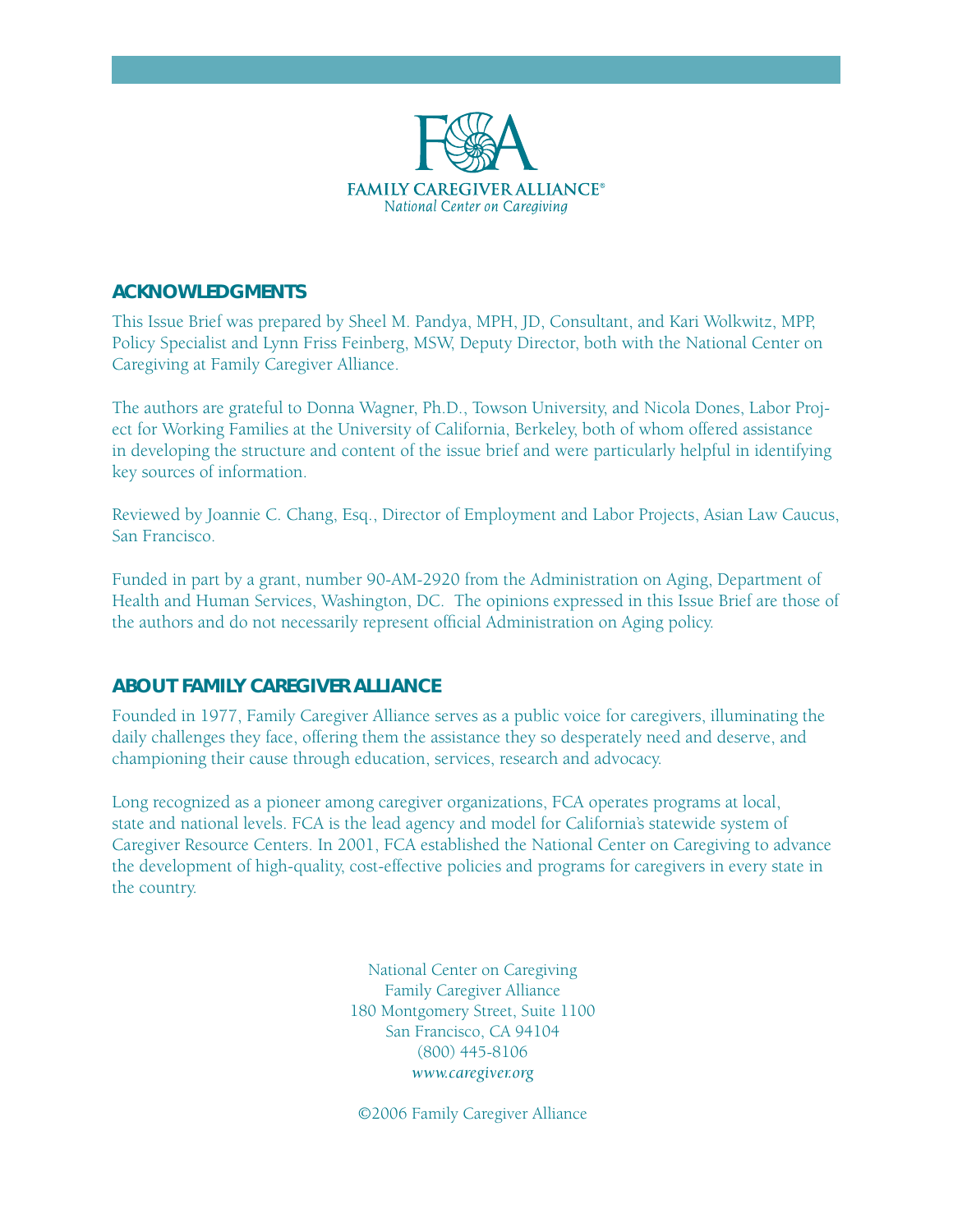# ISSUE BRIEF

# **Support for Working Family Caregivers:** *Paid Leave Policies in California and Beyond*

#### **INTRODUCTION**

The American workforce is changing. With the dramatic aging of the population and the increasing number of women in the labor force, fewer people are at home to provide care for family members and many workers and employers are struggling with how best to balance competing interests of work and family.

Millions of Americans each year face a serious illness and rely heavily on family caregivers to help them recover from or manage their illness.1 An estimated 44.4 million Americans

provide unpaid care to an adult family member or friend in the U.S.<sup>2</sup> Nearly six in 10 of these "informal" caregivers (59%) juggle work with caregiving responsibilities

*For many working families, leaving the workforce to address their caregiving responsibilities is simply not financially feasible.* 

in order to meet both their own financial obligations and the costs of caring for a seriously ill relative or friend.<sup>3</sup> Furthermore, an estimated 40 percent of workers provide help to their elderly parents during periods of serious illness or disability.<sup>4</sup>

In this brief we discuss current family and medical *unpaid* leave policy in the U.S., and provide an overview of why *paid* family leave is an important policy issue taking hold in the states. We then describe California's landmark paid family leave law, highlighting its development and initial implementation. Lastly, other federal and state paid leave initiatives are

presented to offer examples of how the issue of paid leave benefits is emerging as an important policy area to support American working families.

# **FAMILY AND MEDICAL LEAVE AT THE FEDERAL LEVEL**

The federal government has taken an important first step to support working caregivers through the Family and Medical Leave Act (FMLA) of 1993. The FMLA provides employees up to 12 weeks of *unpaid* leave per year for the birth or adoption of a child, or to care for themselves or a sick family member (spouse, child, or parent)

> without losing their jobs or health care insurance. The law applies to companies with 50 or more employees at or within seventy-five miles of the worksite. To qualify, an employee must have worked at

least 1,250 hours during the 12-month period preceding the employee's FMLA leave.

An estimated 50 million workers have taken advantage of the FMLA since its inception in 1993.<sup>5</sup> However, the program's coverage is limited to about one half of all workers because many employees work for exempt organizations that employ fewer than 50 people. Additionally, since the FMLA offers unpaid leave only, working caregivers must make the important and often difficult decision of whether they can still pay household bills while taking time off of work to care for a seriously ill family member.<sup>6</sup>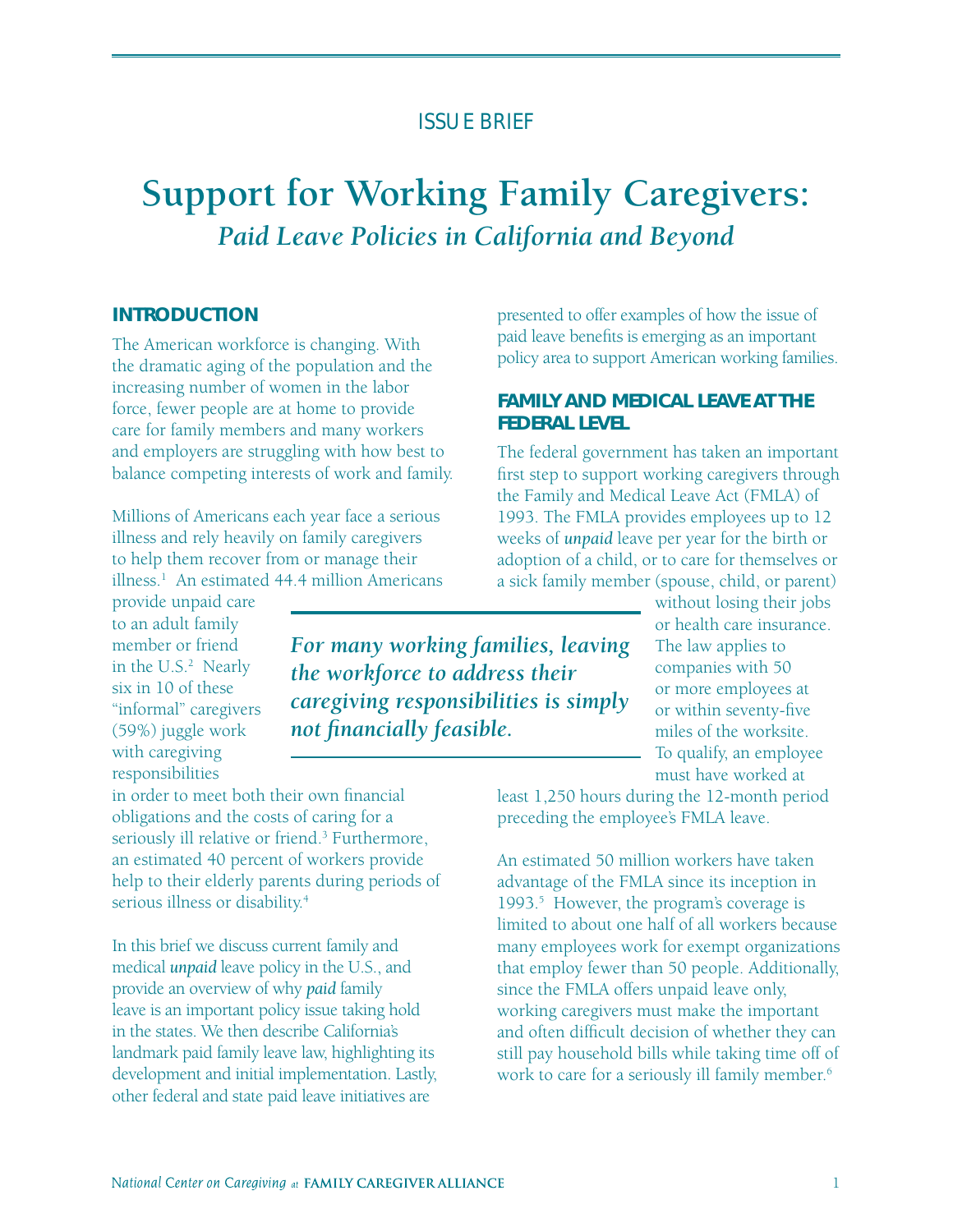# **THE NEED FOR** *PAID* **FAMILY LEAVE**

For many working families, leaving the workforce to address their caregiving responsibilities is simply not financially feasible. Many workers cannot afford to take unpaid time off when serious illness strikes a family member. More than three in four employees (78%) who have needed, but have not taken, family or medical leave report that this is because they could not afford to do so.<sup>7</sup> Furthermore, almost one in ten of those who took unpaid family leave were forced to go on public assistance while on leave.<sup>8</sup>

Working caregivers often must divert attention away from their jobs to tend to caregiving responsibilities, such as making or returning personal calls, arranging care services, transporting loved ones to appointments, or responding to care-related emergencies. Current family leave policies often do not provide enough flexibility and support for these day-to-day activities. Furthermore, working caregivers have varying leave needs, with some caregivers best supported by a block of time off to care for a terminally ill family member while others may only need sporadic time off to tend to day-to-day caregiving responsibilities.



A flexible paid leave policy can allow a caregiver to decide and schedule the appropriate length of time to take off based on his or her caregiving situation.

The major effects of caregiving on employee productivity fall into six major categories: replacement costs for employees who quit due to their caregiving responsibilities; absenteeism costs;

Source: National Alliance for Caregiving and AARP, *Caregiving in the U.S*., 2005. Available at: *http://assets.aarp.org/ rgcenter/il/us\_caregiving.pdf.*

Juggling work with caregiving can be difficult for both employees and employers. Often, employees must make work-related adjustments to accommodate the needs of the person who is ill and needs care. In 2004, 57 percent of working caregivers reported going into work late and 17 percent took a leave of absence from work. Another six percent quit work entirely to care for a loved one (See Figure 1). Not surprisingly, family caregivers of older adults with greater levels of disability are less likely to work, as are caregivers who provide care for more than two years.<sup>9</sup>

costs due to workday interruptions; costs due to eldercare crises; and costs associated with supervisors dealing with work disruptions or offering emotional support to employed caregivers.10 A company faces decreased productivity if its employees are distracted at work with the daily tasks and pressures of caring for a loved one.

Each of these effects on productivity results in enormous costs to employers. For instance, if an employee quits her position to focus on caregiving full-time, her employer typically faces recruiting and training costs for hiring a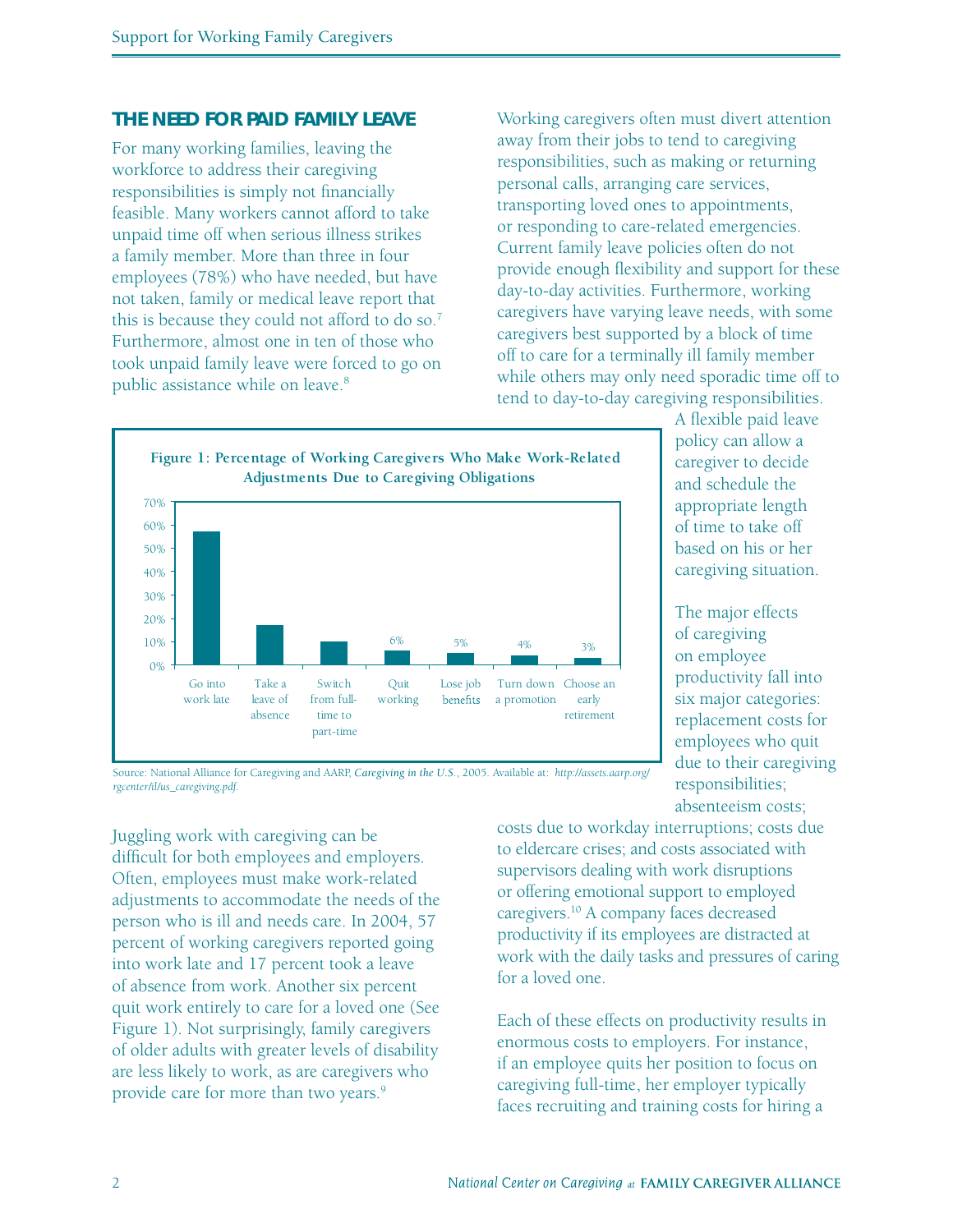replacement, as well as the forgone revenues from a vacant position or the temporary inefficiency of a new hire. Costs are also incurred from partial absenteeism (e.g., arriving late for work or leaving early, taking extended lunches) or other diversions that working caregivers frequently face. Based on labor and caregiver population data from 1997, the total cost to employers for decreased productivity of working caregivers was approximately \$11.5 billion $11$  (See Table 1).

**Table 1: Reasons for Decreased Productivity of Working Caregivers in the Workplace and the Costs to Employers, 1997**

| Reason for Decreased Productivity in the<br>Workplace | Costs to<br><b>Employers</b><br>(billions) |
|-------------------------------------------------------|--------------------------------------------|
| Replacement of Employees Who Quit                     | \$4.9                                      |
| Workday Interruptions                                 | 3.8                                        |
| <b>Eldercare Crises</b>                               | 1.1                                        |
| <b>Time Spent Supervising Caregivers</b>              | 0.8                                        |
| Partial Absenteeism                                   | 0.5                                        |
| Absenteeism                                           | 0.4                                        |
| <b>TOTAL</b>                                          | \$11.5 billion                             |

Source: MetLife Mature Market Institute. *The MetLife Study of Employer Costs for Working Caregivers*. Available at http://www.metlife.com

However, surveys show that 94 percent of workers who take leave and receive full pay during that leave return to the same employers, while 76 percent of those receiving unpaid

*At least 96 countries mandate paid annual leave, and 163 countries offer guaranteed paid leave to women for childbirth. Furthermore, 139 countries provide paid leave for short- or long-term illnesses.*

leave do not return.12 These findings suggest that offering paid family leave benefits may help reduce employee turnover and save employers the cost of hiring and training new workers.

When comparing the country's paid family leave policies to other parts of the world, the U.S. lags behind nearly every other industrialized nation. At least 96 countries mandate paid annual leave, and 163 countries offer guaranteed paid leave to women for childbirth. Furthermore, 139 countries provide paid leave for short- or long-term illnesses, with 117 countries providing a week or more annually.<sup>13</sup> The FMLA is a first step in supporting working caregivers, but is still a long way from the more extensive paid leave policies that are offered in most other industrialized nations.

# *Case Study*

The reality is that working families who provide care to seriously ill family members need more than just time off with job security and health insurance—they need paid leave to meet both their caregiving and financial obligations. Janelle Smith is one such employee. As a 35 year-old mother of two young children, she works full-time in an accounting firm and manages many of the family's household responsibilities. Janelle's husband is employed as a mechanic at a small automotive repair store that has strict leave policies.

Recently, Janelle's widowed father was diagnosed with terminal lung cancer and moved in with Janelle and her family. Her father needs help with several activities of daily living and Janelle has become his primary caregiver, with some help from her family and close friends. She feeds and bathes him and performs many of the medical-related tasks necessary to keep him comfortable.

Janelle would like to take extended time off from her job to care for her father full time, but she has already used up all of her allotted vacation and sick time. Janelle and her husband are now struggling to decide whether they can afford to take advantage of the FMLA's 12 weeks of unpaid leave. If Janelle takes unpaid leave, they may not be able to afford child care for their two children and will likely have difficulty paying their monthly bills. This is a serious dilemma facing many working caregivers— Janelle is just one of many who could benefit from a paid family leave program.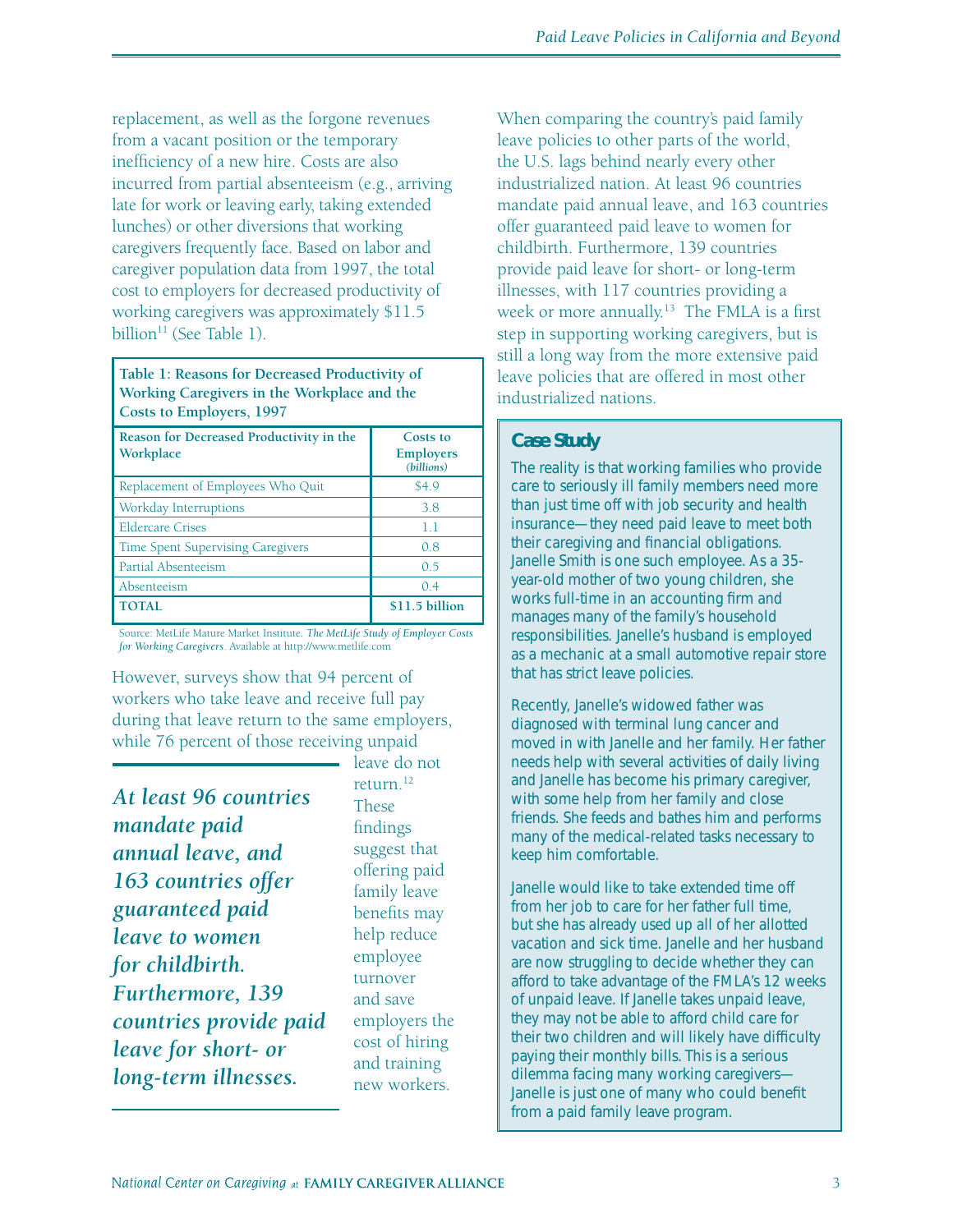#### **CALIFORNIA: A PIONEER IN PAID LEAVE**

For many years, California has provided paid leave for pregnant women through its State Disability Insurance (SDI) program. Through the program, the majority of all pregnant women employed in the private sector, as well as some in the public sector, are provided with partial pay for four weeks prior to delivery of a child and an additional six to eight weeks after delivery. However, in the 1990s, the political momentum for a more extensive paid family leave law in California accelerated and in 2001 a newly established Coalition for Paid Family Leave launched a state-wide campaign to promote paid leave among more working Californians. This coalition was comprised of labor unions, women's rights advocates, and groups representing the interests of children, older adults, people with disabilities, and others.

Paid family leave legislation (Senate Bill 1661) was introduced in 2002, but by this time, the economic climate had deteriorated and California legislators were sympathetic to employers' concerns over the proposed bill. The initial bill provided for 12 weeks of paid family leave, with costs evenly split between a tax on employers and one on employees. However, members of organized business lobbied successfully to eliminate the employer tax. In turn, the California Labor Federation advocated for cutting the benefit from 12 to six weeks if employees alone would be paying the full costs of the program. $14$  In August 2002, a bill with these compromises was passed, and eligible workers were allowed to take up to six weeks of partially paid leave beginning in 2004. This piece of legislation, which is part of California's SDI program and administered by the California Employment Development Department, builds on the existing federal FMLA, the SDI program, and The California Family Rights Act<sup>a</sup> (CFRA) by providing eligible employees with up to six weeks of partial pay equal to 55 percent of their weekly earnings. The maximum pay that a worker could receive under the paid leave program was \$840 per week in 2005. Eligible employees include those who need time off of work to bond with a new biological, adopted, or foster child or to care for a seriously ill family member, including a parent, child, spouse, or domestic partner.

Workers can apply for the paid family leave program after a one-week waiting period and are eligible if they are covered by SDI and have earned \$300 or more during any quarter in the base period or five to 17 months before filing a claim. The paid leave program is funded entirely by a payroll tax on employees, capped at \$55.06 per year in 2004 and \$63.53 in 2005, but does not provide job protection or guarantee a continuation of fringe benefits. However, in many cases, those who take leave will have their fringe benefits covered by FMLA or the CFRA. Individuals cannot receive benefits under the Paid Family Leave Law while receiving SDI, Unemployment Insurance, or Worker's Compensation benefits. The paid leave law covers approximately 13 million California workers, including most private sector employees and some public sector employees.<sup>b</sup> It is particularly helpful in meeting the unmet needs of workers who previously had little or no access to wage replacement.<sup>15</sup>

<sup>&</sup>lt;sup>a</sup> The California Family Rights Act was passed in 1991 to provide private sector employees, both male and female, whose employers have fifty or more workers the right to four months of family leave, with job protection, to care for a newborn or adopted child or a seriously ill family member. It was amended in 1993 to conform to the FMLA.

<sup>&</sup>lt;sup>b</sup> Public sector employees are generally not eligible unless they participate in SDI. Self-employed workers are covered only if they participate in the SDI Elective Coverage Program. Additional information available at: *http://www.edd.ca.gov/direp/pfl faqi.asp*.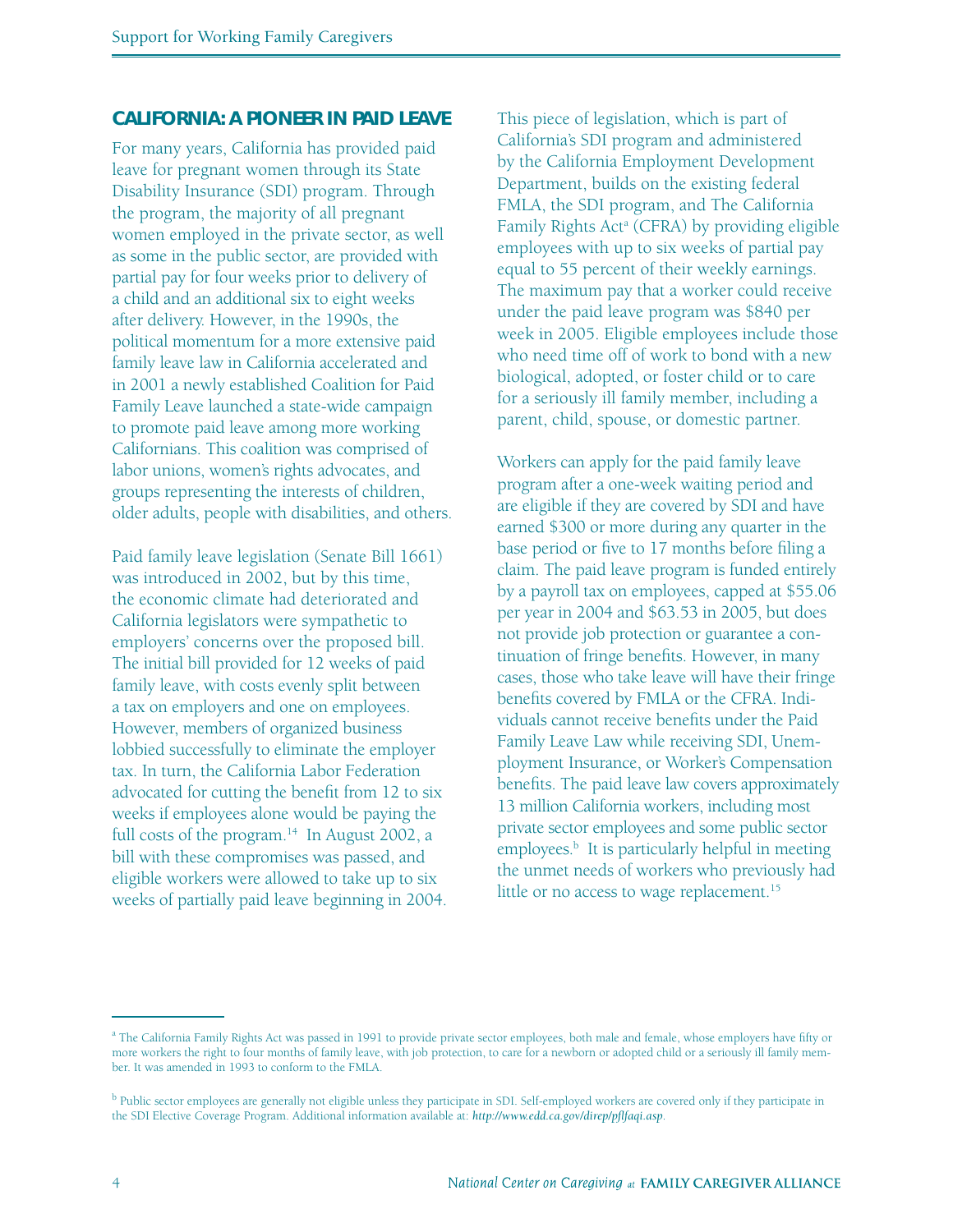benefits beyond those required by law and before establishment of California's Paid Family Leave Law in 2002.<sup>18</sup> The larger employers, those that were unionized, those with the fewest low-wage workers, and those with a large proportion of professional, managerial, and technical employees, were more likely to

provide extensive leave benefits.

# **SUPPORT FOR CALIFORNIA PAID FAMILY LEAVE**

The University of California at Berkeley's Survey Research Center conducted the Golden Bear Omnibus Survey (GBO) in the Fall of 2003 to gauge the public's feelings about paid family leave. The survey examined attitudes among Californians about paid leave, public awareness of California's Paid Family Leave Law, workers' previous experience with family and medical leave, and their expectations regarding future needs for time off of work. The

GBO Survey showed that about 85 percent of respondents were in favor of paid leave. Of the survey respondents that did not report limited incomes, about 44 percent had taken family and medical leave in the past and approximately 65 percent

*Offering paid family and medical leave benefits, such as those covered under the California Paid Family Leave Law, may help reduce turnover and could result in cost savings for employers.*

Based on survey participants' responses, family and medical leave is a common feature of the benefits afforded to employees. Furthermore, a greater proportion of workers employed by companies offering leave beyond legal requirements went on leave compared to other

companies less generous in leave. The return rate was also higher for workers employed by companies with

more extensive leave benefits. These findings suggest that offering paid family and medical leave benefits, such as those covered under the California Paid Family Leave Law, may help reduce turnover and could result in cost savings for employers.

# **CALIFORNIA PAID FAMILY LEAVE LAW: ONE YEAR AFTER IMPLEMENTATION**

In July 2005, California's Employment Development Department released statistics for the first year of the new law's implementation. Of the 13 million employees covered under the new law, 176,085 workers took paid leave from work.19 The majority of these workers (155,483 or 88.3%) were parents who took time off of work to bond with a newborn biological, adopted, or foster child, and 83 percent of the total claims were filed by females.<sup>20</sup> Women receiving SDI benefits for pregnancy are informed with their last paycheck that they are eligible for the Paid Family Leave program. In the first year of implementation, a little

expected to need such leave in the future.16

However, when the survey was initially conducted, relatively few Californians (22%) were aware that the state's new paid family leave legislation went into effect in 2004. Californians were more aware of the FMLA about 59 percent of respondents indicated that they knew about this federal legislation. Public awareness of the Paid Family Leave Law remains limited and relatively few workers are aware that the benefit is now available to most private sector employees in California.17 Increased efforts to inform workers of this benefit are necessary for the law to reach its full potential.

A second survey, also conducted in 2003 by the University of California at Berkeley, was the Survey of California Establishments (SCE), which surveyed employers in the state. Over a third (36%) of California employer respondents already provided family and medical leave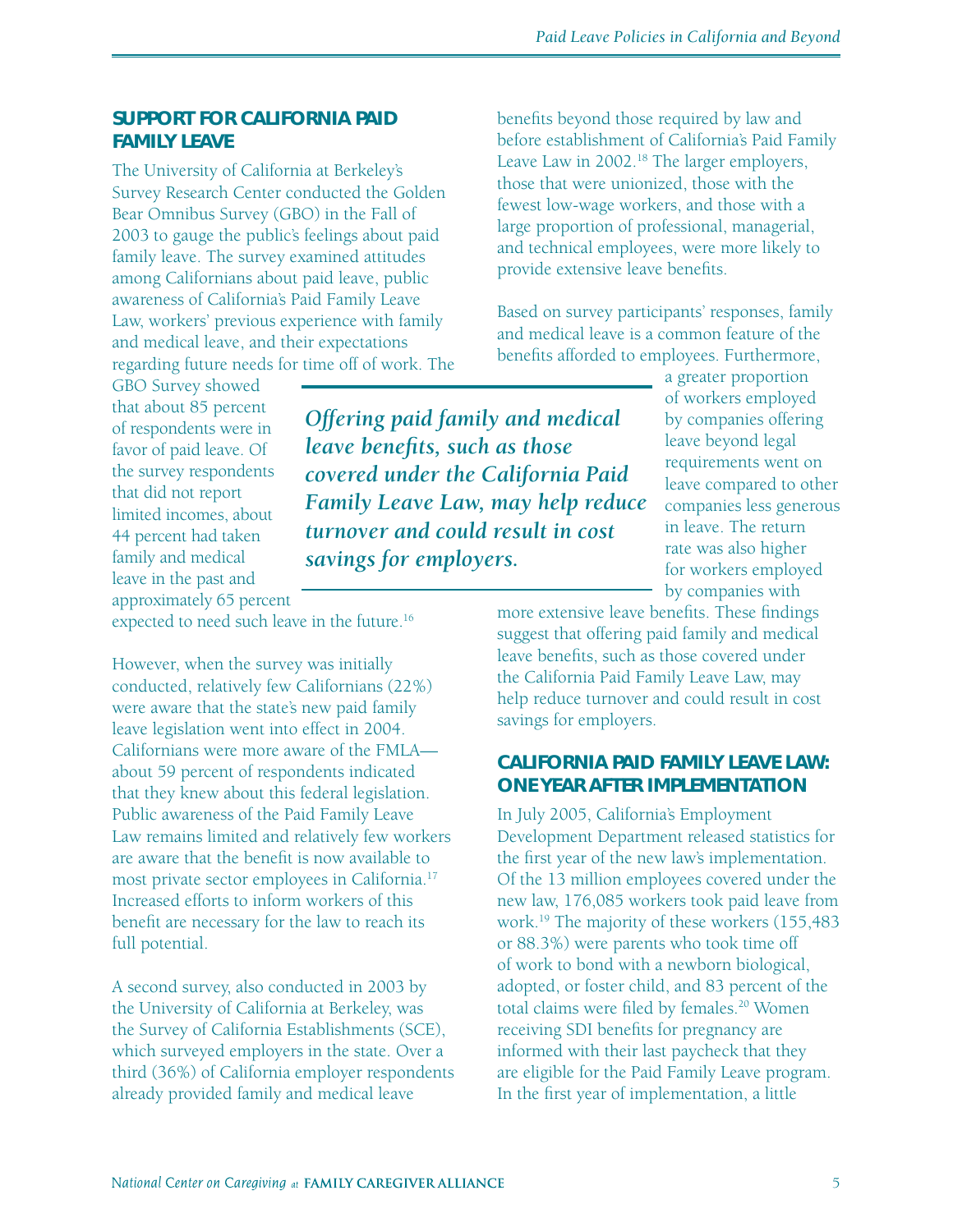more than 49 percent of these women took advantage of the new paid leave program.<sup>21</sup>



Source: California Employment Development Department. (2005). Data available at: *http://www.edd.ca.gov/fl eclaimpfl .htm.*

The remaining 20,602 Californians (11.7%) took time off to care for a seriously ill family member. Among these claims, about 36 percent were caring for a spouse, 22 percent were caring for a parent, and another 22 percent were caring for an ill child other than a newly born or adopted child (See Figure 2). As of July 2005, 137,085 claims were paid, amounting to nearly \$300 million in benefits paid to working caregivers. About 13,000 claims were disqualified for not meeting basic program requirements and another 17,000 were disqualified because they were duplicates or incomplete. The remaining 4,000 claims are being processed. The average weekly benefit amount was about \$409 (ranging from \$50 to the maximum of \$840) and the average duration of leave was just under five weeks.<sup>22</sup>

A survey conducted in 2005 indicates an increase in public awareness of the Paid Family Leave Law, up to roughly 30 percent from 22

percent in 2003.<sup>23</sup> California employers are required to provide information about the law to all workers, and of the survey participants in 2005 who knew about the paid leave policy, 33 percent had learned of the benefit from their employer. Approximately 62 percent of this group had received an informational brochure about the law from their employer.<sup>24</sup> As more workers become aware of paid family leave benefits, it is expected that the number of claims will increase. In an effort to heighten awareness about the new program, the Coalition for Paid Family Leave conducts educational workshops and outreach across the state to ensure that working caregivers can take advantage of the paid leave benefits.

# **OTHER PAID LEAVE LAWS AND INITIATIVES**

The California Paid Family Leave Law, the country's most comprehensive paid family leave and medical insurance program, is a model for other states and the federal government. In June 2005, federal legislation (House Bill 3192<sup>c</sup>) was introduced to provide paid leave to workers who take time off under the FMLA for the birth or adoption of a child, to care for a sick relative, or because the employee has a serious medical condition. Workers would receive their benefit through a new "Family and Medical Leave Trust Fund" financed from a 0.4 percent payroll contribution from employers. This federal benefit would cost the average employer about \$11 per worker per month. In return, a worker would be able to receive up to 55 percent of his or her weekly salary for up to 12 weeks. This bill would also maintain the FMLA job protection for workers of companies with 50 or more employees.

At the state level, several laws have been enacted to allow some employees to take certain kinds of leave with partial pay.25

c H.B. 3192, "The Paid Family and Medical Leave Act of 2005" was introduced by U.S. Rep. Fortney H. "Pete" Stark (D-CA, 13th) with Reps. George Miller (D-CA, 7th), Major R. Owens (D-NY, 11th), Lynn Woolsey (D-CA, 6th), and Tom Lantos (D-CA, 12th) on June 30, 2005.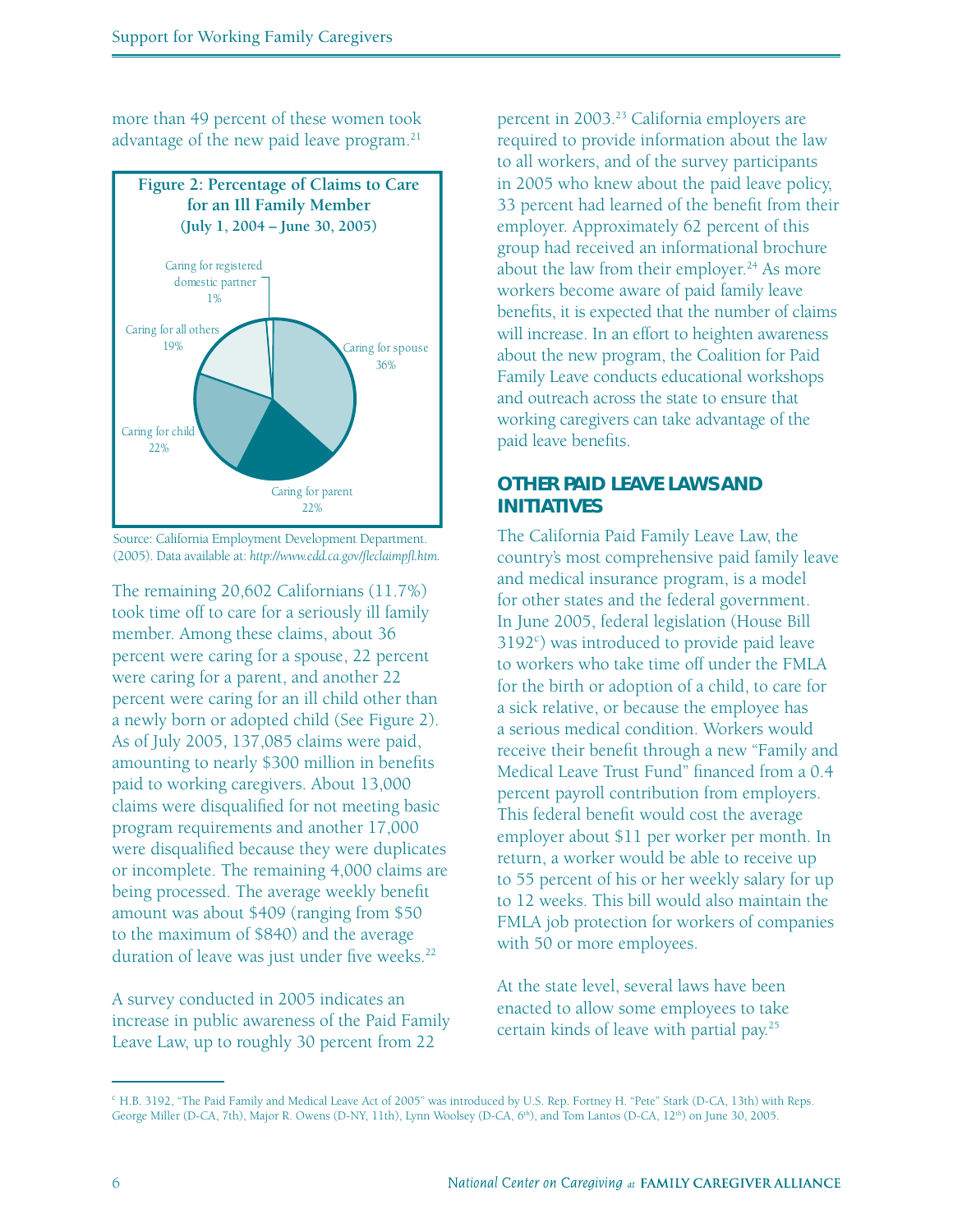- Five states **(CA, HI, NJ, NY, RI)** and Puerto Rico have state-administered Temporary Disability Insurance (TDI) systems or require employers to offer TDI. This program provides workers who are temporarily disabled for medical reasons, including pregnancy and childbirth, with temporary leave with partial wage replacement. State-administered TDI programs are usually funded through some combination of an employee/ employer shared payroll tax.
- Three states **(MN, MT, NM)** have laws or pilot initiatives for At-Home Infant Care. These programs provide eligible, lower income working parents with some wage replacement to provide care for their newborns or newly adopted children.
- At least six states **(CA, CT, HI, MN, WA, WI)** have laws requiring private sector employers to allow workers to use their sick leave to care for certain ill family members, such as a child, spouse, parent, parent-in-law, grandparent, or domestic partner, depending on the state.
- At least **40 states** have laws or regulations allowing public employees to use sick leave to care for certain ill family members, such as a child, spouse, parent, parent-in-law, grandparent, or domestic partner, depending on the state.
- Employees in **Wisconsin** who are covered by and eligible for the state's family and medical leave law may choose to substitute any type of accrued paid leave for the job-protected leave specified under the state's law.

In addition, several bills currently remain active in state legislatures around the country. In the 2005-2006 legislative session, bills that include some form of paid family leave that have been introduced and remain active include:26

 **Hawaii:** S.B. 533 and H.B. 1130 would amend the definition of "sick leave". S.R. 160-06 would create a work-family task

force to examine family laws and policies so that family caregivers are better supported.

- **Illinois:** H.B. 3470 would create a family leave insurance program and provide paid family leave to care for a new child, a family member with a serious health condition, or to care for an employee's own serious health condition.
- **Massachusetts:** S.B. 2535 would establish 12 weeks of paid family and medical leave (up to \$750 per week) to all employees that have been employed for at least nine months and have worked 900 hours. H.B. 3944 would establish six weeks of paid family and medical leave. S.B. 1130 and H.B. 3788 would require a minimum of seven paid sick days per year to all employees in the state.
- **Minnesota:** H.F. 1249 would direct the Commissioner of Health to prepare a study on the use of sick leave to care for an employee's parent.
- **New Jersey:** S. 239 and A. 1892 would amend current law to provide benefits for family temporary disability leave. S. 1047 and A. 2826 would extend the definition of sick leave to include birth or the placement for adoption of a child.
- **New York:** S. 2836 and A. 6150 would permit all employees to defer part of their compensation tax-free for the purpose of providing funds for leave taken under FMLA.
- **Pennsylvania:** H.B. 685 would offer tax credits to employers who provide paid leave under FMLA. H.B. 1459 would provide 12 weeks of wage replacement benefits per year while an employee cares for a newly born or adopted child, or a sick family member.
- **Washington:** S.B. 5069 and H.B. 1173 would establish a family leave insurance program which provides five weeks of partial wage replacement to care for a seriously ill family member or a new baby.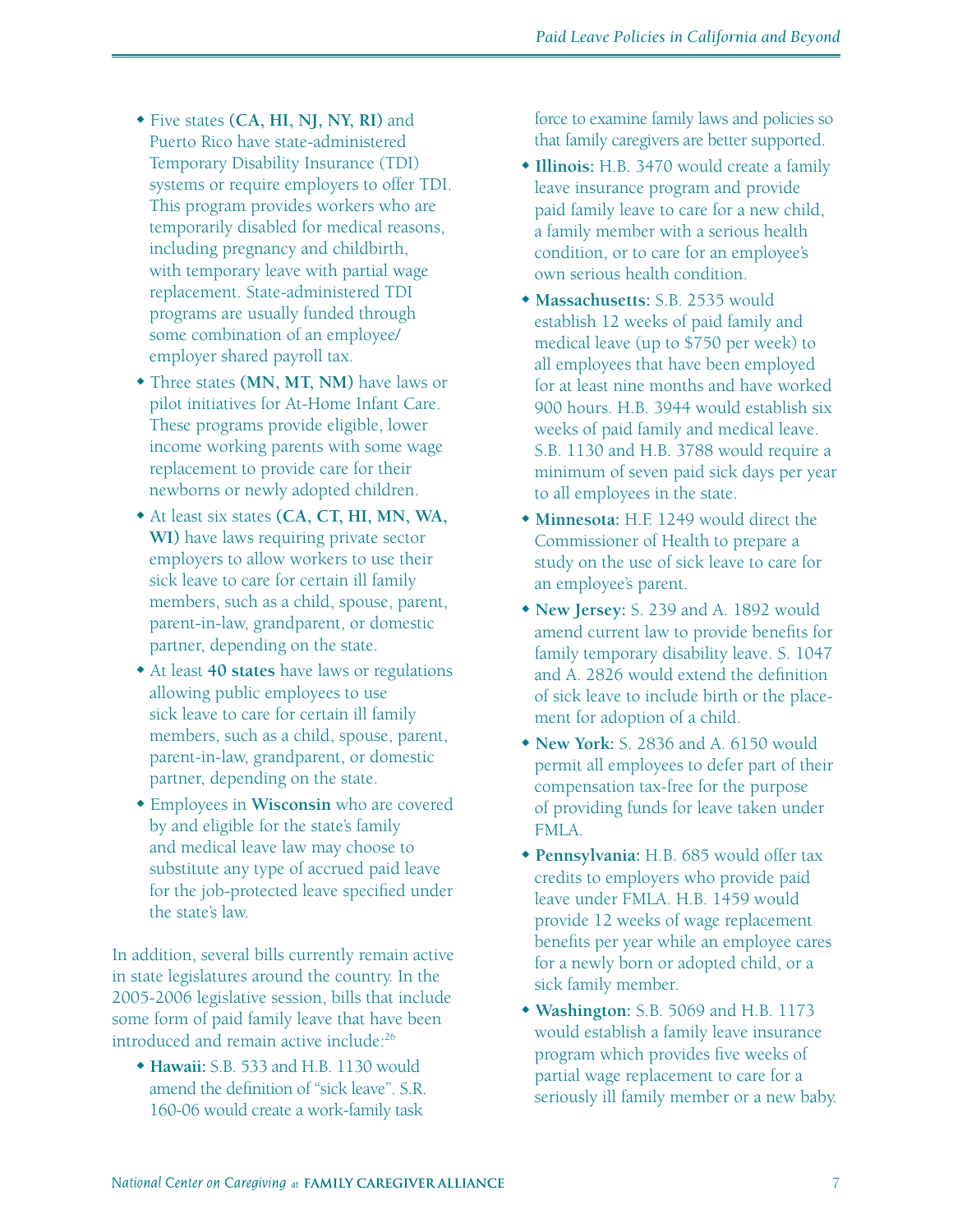Also in the 2005-2006 session, several states introduced legislation to create new or amend existing paid family leave policies. While these bills were not successful in becoming law and are now inactive, it is important to note these legislative attempts.<sup>27</sup>

- **Connecticut:** S.B. 5398 would have guaranteed full-time, private sector employees seven paid sick days a year.
- **Minnesota:** S.F. 378 and H.F. 61 would have expanded the use of caregiver sick leave benefits beyond children to spouses, siblings, parents, stepparents and grandparents.
- **Nebraska:** L.B. 413 would have allowed funds to be used when taking leave under FMLA.
- **New Jersey:** A. 173 would have amended the temporary disability

law to provide family leave insurance for covered employees to care for a family member with a serious health condition.

- **New Mexico:** S.B. 449 would have allowed all employees in the state to use sick or other paid leave for FMLA purposes. S.B. 448 would have established a tax credit for employers who provide paid family medical leave to their employees.
- **Oklahoma:** H.B. 1803 would have created a tax credit benefiting employers who provide paid leave under FMLA for the birth or adoption of a child.

# **CONCLUSION**

The demands on working caregivers are likely to increase as familial and work patterns continue to shift and as people live longer and

working caregivers with their caregiving responsibilities while still providing an income to better maintain or achieve financial security.

require long-term supportive services. Paid family leave can be instrumental in supporting

As this issue brief describes, the idea of better supporting working caregivers through the expansion of family leave policies, including policies that would offer partial paid leave, is already taking hold at both state and federal levels. California has taken the critical first step in establishing the nation's first partial paid leave law. Prior to the passage of this law,

most low wage workers in the state, many of whom were female, had limited access to employer-sponsored fringe benefits providing for paid time off, including sick leave and paid vacation. Now, through the Paid Family Leave Law, more low

wage workers have the ability to take paid time off to care for a newborn or sick family member.

As states push forward in passing and implementing their own paid leave policies and as similar policies take shape at the federal level, it is important that policymakers understand the California experience, its successes, and its limitations, keeping in mind that each state must address the needs of its own specific population of working caregivers.

Paid family leave better enables working caregivers to care for their loved ones while still receiving income to meet financial obligations, and reduces costs to employers. Public policy to support workers with *paid* leave for caregiving responsibilities is a sound investment for America's working families and employers.

workers to set aside *Paid family leave can be instrumental in supporting working caregivers with their caregiving responsibilities while still providing an income to better maintain or achieve financial security.*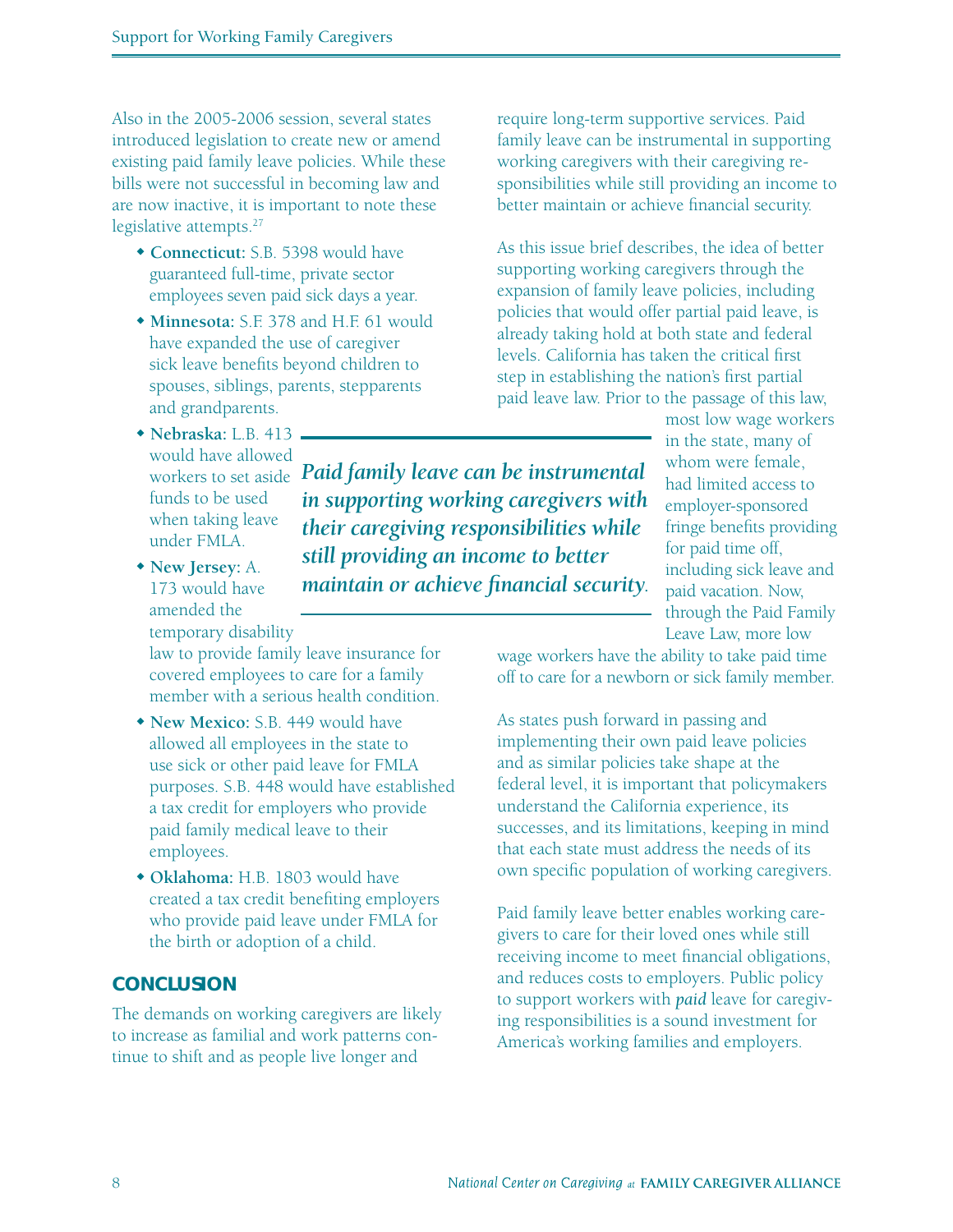# **ENDNOTES**

- 1 Family Caregiver Alliance (2002). *Fact Sheet: Work and Eldercare.* San Francisco, CA: Family Caregiver Alliance. Available at *www.caregiver.org*.
- 2 National Alliance for Caregiving & AARP. (2004). *Caregiving in the U.S*. Washington, D.C.: Author. Available at *www.caregiving.org.*
- 3 Ibid.
- 4 Heymann, J. (2000). *The Widening Gap: Why America's Working Families Are in Jeopardy And What Can be Done About It.* New York: Basic Books.
- 5 U.S. Department of Labor. (2000). *Balancing the Needs of Families and Employers: Family and Medical Leave Surveys Update*. Conducted by Westat for the U.S. Department of Labor. Washington, D.C.: Author.
- <sup>6</sup> Bell, L. & Newman, S. (2003). *Paid Family & Medical Leave: Why We Need It, How We Can Get It.* [Policy Brief]. San Francisco: Family Caregiver Alliance. Available at *www.caregiver.org.*
- 7 National Partnership for Women & Families (2006). *Where Families Matter: State Progress Toward Valuing America's Families.* Washington, D.C.: Author. Available at *www.nationalpartnership.org*.
- 8 Ibid.
- 9 MetLife Mature Market Institute. (2001). *The MetLife Study of Employed Caregivers: Does Long Term Care Insurance Make a Difference?* New York: Author. Available at *www.metlife.com*.
- 10 MetLife Mature Market Institute. (1997). *The MetLife Study of Employer Costs for Working Caregivers*. New York: Author. Available at *www.metlife.com*.

 $11$  Ibid.

- 12 Bell, L. & Newman, S. (2003). *Paid Family & Medical Leave: Why We Need It, How We Can Get It.*
- 13 Heymann, J., Earle, A., Simmons, S., Breslow, S.M. & Kuehnhoff, A. (n.d.) *The Work, Family, and Equity Index: Where Does the United States Stand Globally?* Boston: The Project on Global Working Families. Available at *www. hsph.harvard.edu/globalworkingfamilies*.
- 14 Labor Project for Working Families. (2003). *Putting Families First: How California Won the Fight For Paid Family Leave*. Berkeley, CA: Author. Available at *www.nationalpartnership.org*.

16 Milkman, R. & Appelbaum, E. (2004). *Paid Family Leave in California: New Research Findings*. Berkeley: University of California Press. Available at *www.familyleave.ucla.edu/briefi ngpapers/papers/newresearch.pdf*.

<sup>17</sup> Ibid.

- 18 Milkman, R. & Appelbaum, E. (2004). *Paid Family Leave in California: New Research Findings*.
- 19 California Employment Development Department. (2005). *Paid Family Leave Year in Review July 1, 2004 June 30,*  2005. Sacramento: Author. Available at *http://www.edd.ca.gov/direp/pflanniv.asp.*

21 California Employment Development Department. (2005). *First Year Anniversary For California's Paid Family Leave Program*. Sacramento: Author. Available at: *http://www.edd.ca.gov/nwsrel05-36.pdf*.

- 23 California Family Leave Research Project. (2006). *Paid Family Leave: New Survey Findings*. Los Angeles: University of California, Los Angeles, Institute of Industrial Relations. Available at *http://familyleave.ucla.edu/ mothersday2006v2.pdf*.
- <sup>24</sup> Milkman, R. (2006). [Data from 2005 survey of California paid family leave]. Unpublished raw data.
- 25 National Partnership for Women & Families. (2004). *State Legislative Round-Up: State Paid Leave Initiatives in 2004 and Prior State Legislatures: Making Family Leave More Affordable*. Washington, D.C.: Author. Available at *www.nationalpartnership.org*.
- 26 National Partnership for Women & Families. (2006). *Where Families Matter: State Progress Toward Valuing America's Families*. Washington, D.C.: Author. Available at *http://www.nationalpartnership.org*.

 $27$  Ibid.

 $15$  Ibid.

 $20$  Ibid.

<sup>22</sup> Ibid.